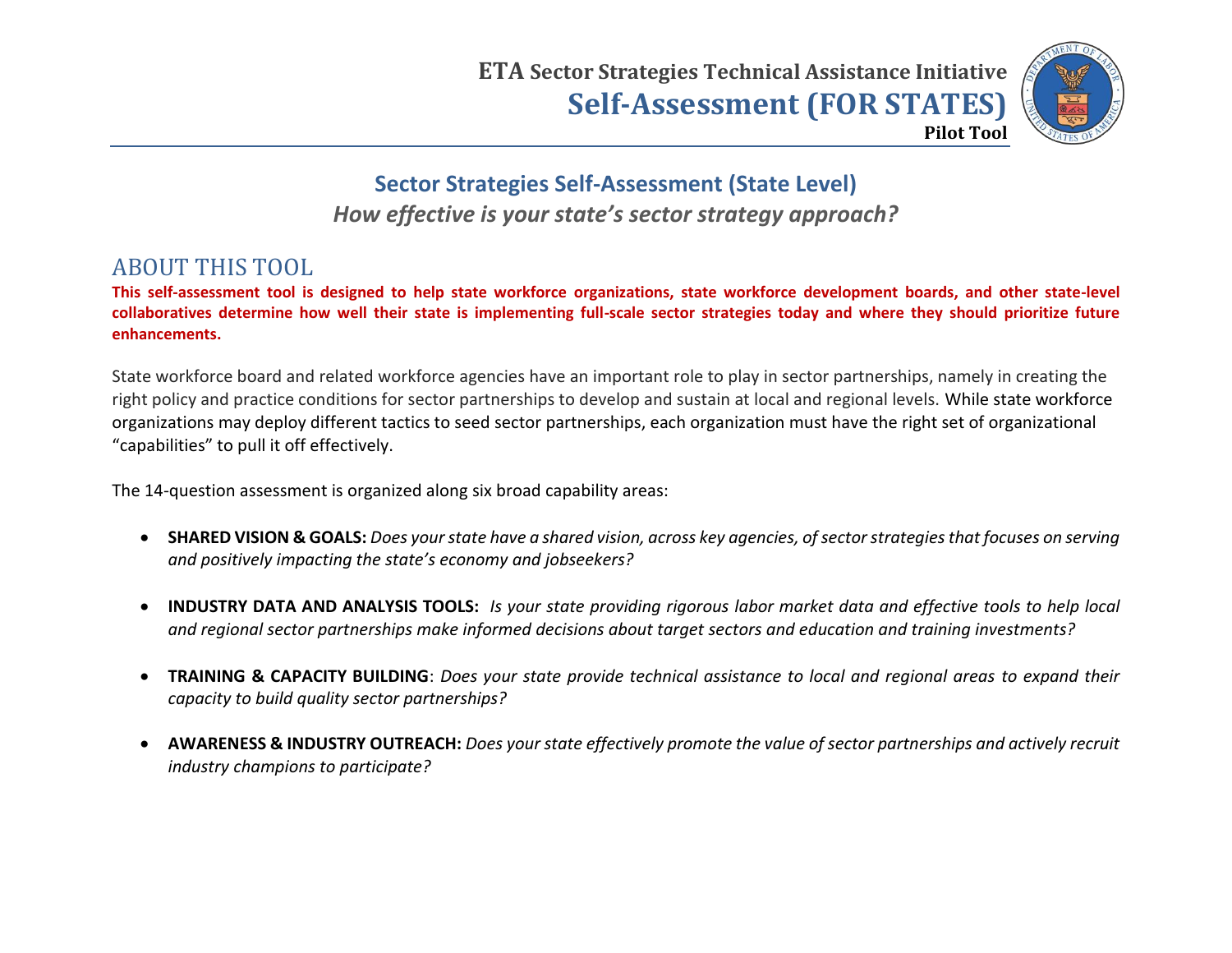

- **ADMINISTRATIVE & LEGISLATIVE POLICY**: *Does your state have the necessary policies and funding mechanisms in place that help establish, sustain, and/or scale local sector partnerships?*
- **PERFORMANCE MEASUREMENT**: *How well is your state measuring sector strategy success?*

The capability areas, as described in the assessment, should be viewed as aspirational. They represent the capabilities that a state/organization that is interested in launching or advancing a full-scale sector strategy should seek to attain. It is rare that a state/organization would excel in all areas.

#### HOW TO TAKE THE ASSESSMENT

It is recommended that multiple individuals from the same state/organization take the assessment and come together to discuss findings. Upon completion of the assessment, consider the following questions:

- What areas represent our strengths? Why?
- What areas represent learning opportunities?
- Is there important sector-related work that we are not doing? If so, what?
- Do we have different points of view within our organization about our self-assessment scoring? What can we learn from the different perspectives?
- What are our priorities for the next year?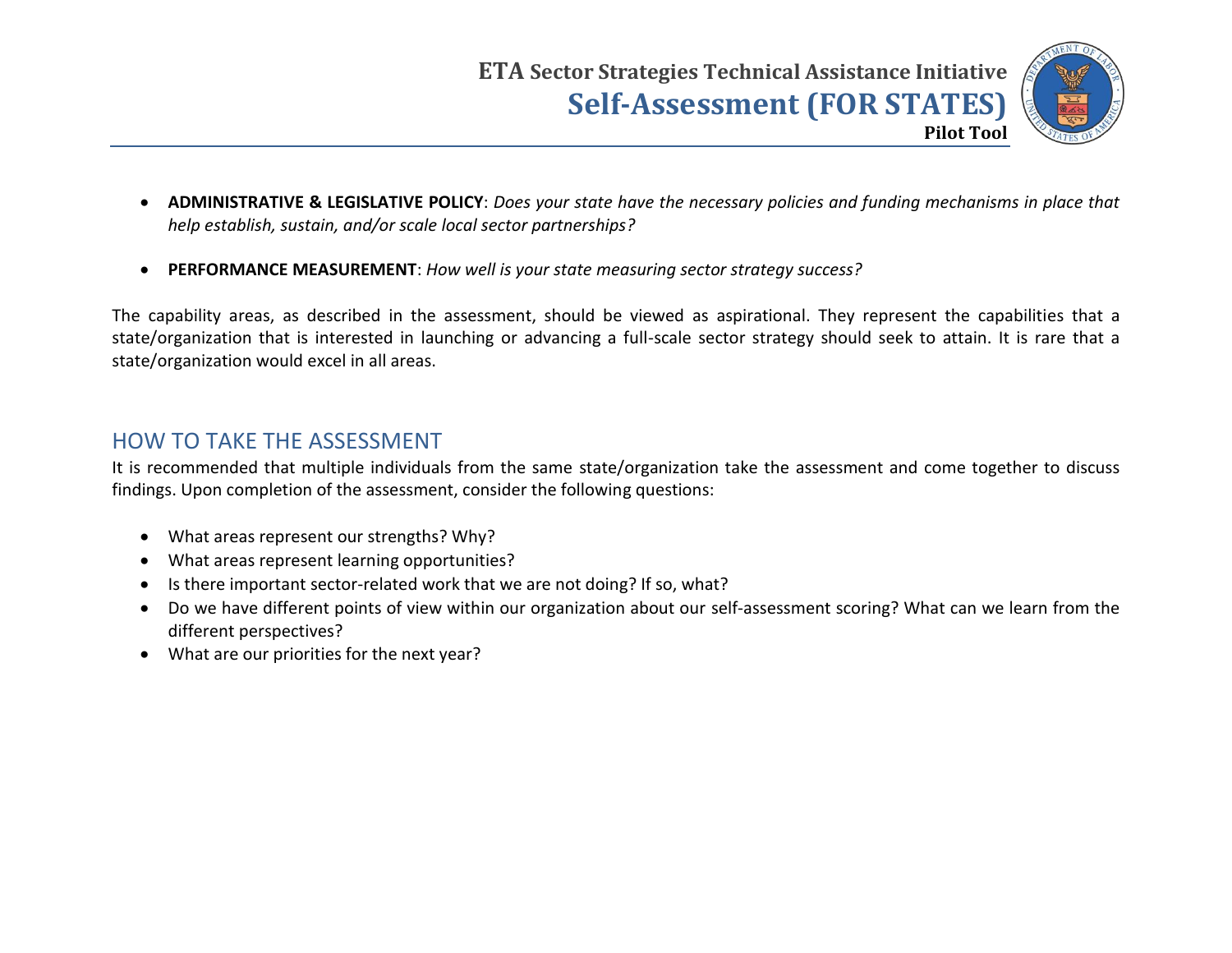

Before taking the assessment please answer the following question:

Most state have many different initiatives that are related to good sector strategy efforts (e.g. STEM initiatives, career pathway initiatives, statewide industry network efforts, career readiness initiatives). Please list the 2 or 3 that you feel are the most visible and reflect the sector partnership definitions described above. If you are launching a new sector strategy initiative, please include that:

| <b>CAPABILITIES OF A HIGH-</b><br><b>PERFORMING SECTOR</b><br><b>APPROACH (STATE LEVEL)</b> | IF YOU THINK YOUR STATE RATES AS A "5" YOU<br><b>CONSIDER IT TO HAVE THE FOLLOWING IN PLACE</b>                                                                                                                                                                                                                                                                                                                                                                                                                                                                                              | 1=Not at all<br>2=Making progress but long way to go<br>3=Have some of this, sometimes<br>4=Yes, in place now<br>5=Not only in place, but we're excelling |   | <b>RATING (circle one)</b> |   |
|---------------------------------------------------------------------------------------------|----------------------------------------------------------------------------------------------------------------------------------------------------------------------------------------------------------------------------------------------------------------------------------------------------------------------------------------------------------------------------------------------------------------------------------------------------------------------------------------------------------------------------------------------------------------------------------------------|-----------------------------------------------------------------------------------------------------------------------------------------------------------|---|----------------------------|---|
| <b>SHARED VISION &amp; GOALS</b>                                                            |                                                                                                                                                                                                                                                                                                                                                                                                                                                                                                                                                                                              |                                                                                                                                                           |   |                            |   |
|                                                                                             | Does your state have a shared vision, across key agencies, of sector strategies that focuses on serving and positively impacting the                                                                                                                                                                                                                                                                                                                                                                                                                                                         |                                                                                                                                                           |   |                            |   |
| state's economy and jobseekers?                                                             |                                                                                                                                                                                                                                                                                                                                                                                                                                                                                                                                                                                              |                                                                                                                                                           |   |                            |   |
| 1. State leadership<br>commitment & alignment                                               | Public commitment from state leadership (e.g. Governor,<br>state workforce board, workforce commissioner)                                                                                                                                                                                                                                                                                                                                                                                                                                                                                    |                                                                                                                                                           | З |                            | 5 |
|                                                                                             | prioritizing industry relationships for the purposes of<br>aligning the workforce system to industry needs<br>A common vision adopted/adapted by key state agencies<br>recognizing sector partnerships as the preferred approach<br>for identifying and solving business' workforce needs<br>A strategic state-level written plan that sets goals for how<br>the state's talent development system will drive industry<br>growth through sector partnerships<br>Key state agencies (e.g. economic development, workforce<br>development) share the same or similar target<br>sector/clusters | Describe rating briefly:                                                                                                                                  |   |                            |   |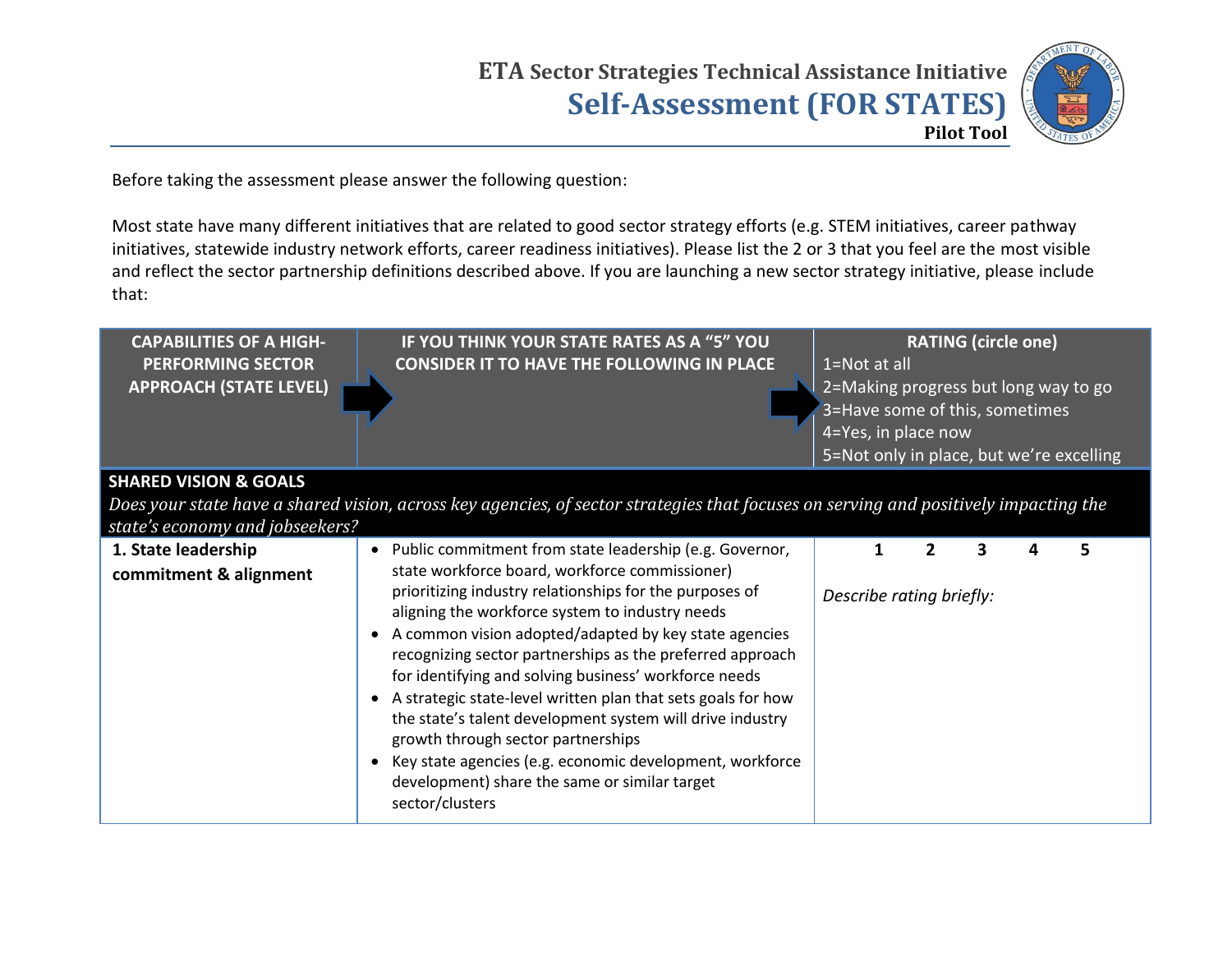

| <b>CAPABILITIES OF A HIGH-</b><br><b>PERFORMING SECTOR</b><br><b>APPROACH (STATE LEVEL)</b>                                                                                                                   | IF YOU THINK YOUR STATE RATES AS A "5" YOU<br><b>CONSIDER IT TO HAVE THE FOLLOWING IN PLACE</b>                                                                                                                                                                                                                                                                                                                                                                              | <b>RATING (circle one)</b><br>1=Not at all<br>2=Making progress but long way to go<br>3=Have some of this, sometimes<br>4=Yes, in place now<br>5=Not only in place, but we're excelling |   |                                            |   |   |   |  |
|---------------------------------------------------------------------------------------------------------------------------------------------------------------------------------------------------------------|------------------------------------------------------------------------------------------------------------------------------------------------------------------------------------------------------------------------------------------------------------------------------------------------------------------------------------------------------------------------------------------------------------------------------------------------------------------------------|-----------------------------------------------------------------------------------------------------------------------------------------------------------------------------------------|---|--------------------------------------------|---|---|---|--|
| 2. Clear state guidance on how<br>to operationalize sector<br>partnerships                                                                                                                                    | Clear guidance that translates the state's vision and goals<br>$\bullet$<br>for sector strategies into steps that regional/local areas<br>should take to build sector partnerships<br>Documented suggested roles and responsibilities for<br>regional players (e.g. WDBs, community colleges) typically<br>engaged in sector partnerships<br>Performance indicators for regional/local areas that outline<br>$\bullet$<br>qualities of "high-performing" sector partnerships |                                                                                                                                                                                         |   | $\overline{2}$<br>Describe rating briefly: | 3 |   | 5 |  |
| 3. Staff leadership and<br>organizational structure                                                                                                                                                           | Staff member(s), at state level, with explicit function (and<br>$\bullet$<br>experience) to effectively support sector partnerships<br>statewide<br>Staff with credibility/relationships to work with industry<br>$\bullet$<br>and across state agencies and systems (e.g. community<br>college, workforce) to support partnerships statewide                                                                                                                                |                                                                                                                                                                                         | 1 | $\overline{2}$<br>Describe rating briefly: | 3 | 4 | 5 |  |
| <b>INDUSTRY DATA AND ANALYSIS TOOLS</b>                                                                                                                                                                       |                                                                                                                                                                                                                                                                                                                                                                                                                                                                              |                                                                                                                                                                                         |   |                                            |   |   |   |  |
| Is your state providing rigorous labor market data and effective tools to help local and regional sector partnerships make informed<br>decisions about target sectors and education and training investments? |                                                                                                                                                                                                                                                                                                                                                                                                                                                                              |                                                                                                                                                                                         |   |                                            |   |   |   |  |
| 4. Promotes understanding of<br>regional industry sector(s)<br>through use of rigorous labor<br>market data and workforce<br>planning information tools                                                       | Easy-to-use and customizable tools that draw on a mix of<br>economic, labor market, and industry data sources to help<br>regional/local stakeholders identify their target industries<br>for sector partnerships<br>Easy-to-use and customizable tools to help regional/local<br>areas drill down into critical occupations and skill needs,<br>aligned to the target sectors                                                                                                |                                                                                                                                                                                         | 1 | $\overline{2}$<br>Describe rating briefly: | 3 |   | 5 |  |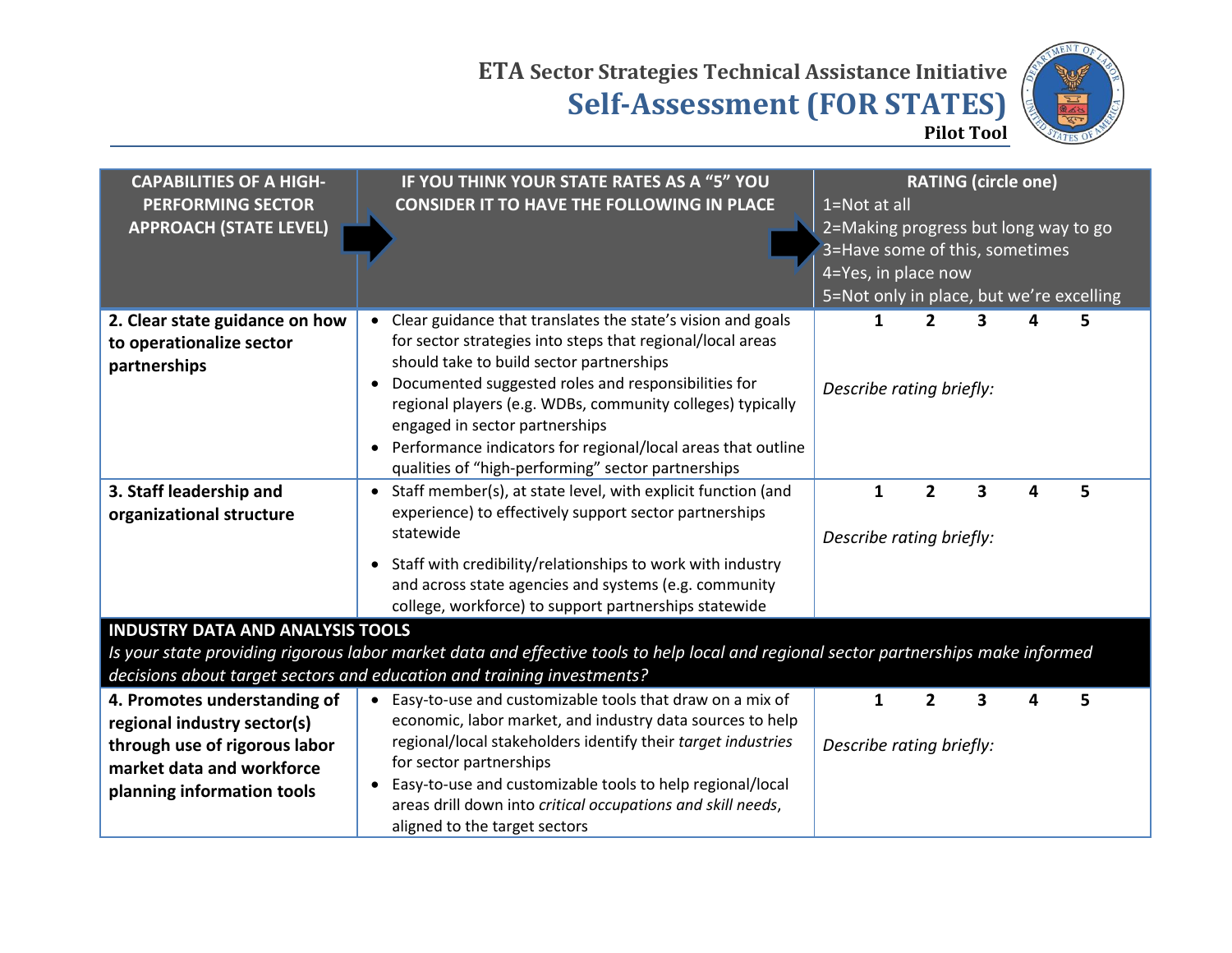

| <b>CAPABILITIES OF A HIGH-</b><br><b>PERFORMING SECTOR</b><br><b>APPROACH (STATE LEVEL)</b>                  | IF YOU THINK YOUR STATE RATES AS A "5" YOU<br><b>CONSIDER IT TO HAVE THE FOLLOWING IN PLACE</b>                                                                                                                                                                                                                                                                                                                                                                                                                                      | 1=Not at all<br>3=Have some of this, sometimes<br>4=Yes, in place now |   | <b>RATING (circle one)</b> | 2=Making progress but long way to go<br>5=Not only in place, but we're excelling |  |
|--------------------------------------------------------------------------------------------------------------|--------------------------------------------------------------------------------------------------------------------------------------------------------------------------------------------------------------------------------------------------------------------------------------------------------------------------------------------------------------------------------------------------------------------------------------------------------------------------------------------------------------------------------------|-----------------------------------------------------------------------|---|----------------------------|----------------------------------------------------------------------------------|--|
| 5. Supports regional/local<br>areas in collaborating<br>regionally to use data to make<br>informed decisions | State guidance that promotes and facilitates regional<br>$\bullet$<br>"teams" (of community colleges, economic development,<br>workforce development) using similar/the same labor<br>market data to reach joint decisions on identifying key<br>targets and workforce needs<br>Clear and regionalized data with enough details to allow<br>regional teams to analyze the region's current investments<br>and quickly address education/training gaps                                                                                | Describe rating briefly:                                              | 1 |                            |                                                                                  |  |
| <b>TRAINING AND CAPACITY BUILDING</b>                                                                        | Does your state provide technical assistance to local and regional areas to expand their capacity to build quality sector partnerships?                                                                                                                                                                                                                                                                                                                                                                                              |                                                                       |   |                            |                                                                                  |  |
| 6. State technical assistance<br>guidance and metrics                                                        | Clear performance indicators for regional/local areas that<br>$\bullet$<br>outline qualities of "high-performing" sector partnerships<br>A state inventory of models of sector partnership success<br>and other tools that regional/local areas can use to adapt<br>best practices<br>Centralized place (e.g. website or database) that promotes<br>sector partnerships, success models, other TA<br>Access to an up-to-date inventory of education/workforce<br>programs across the state relevant to critical target<br>industries | Describe rating briefly:                                              |   |                            | 5                                                                                |  |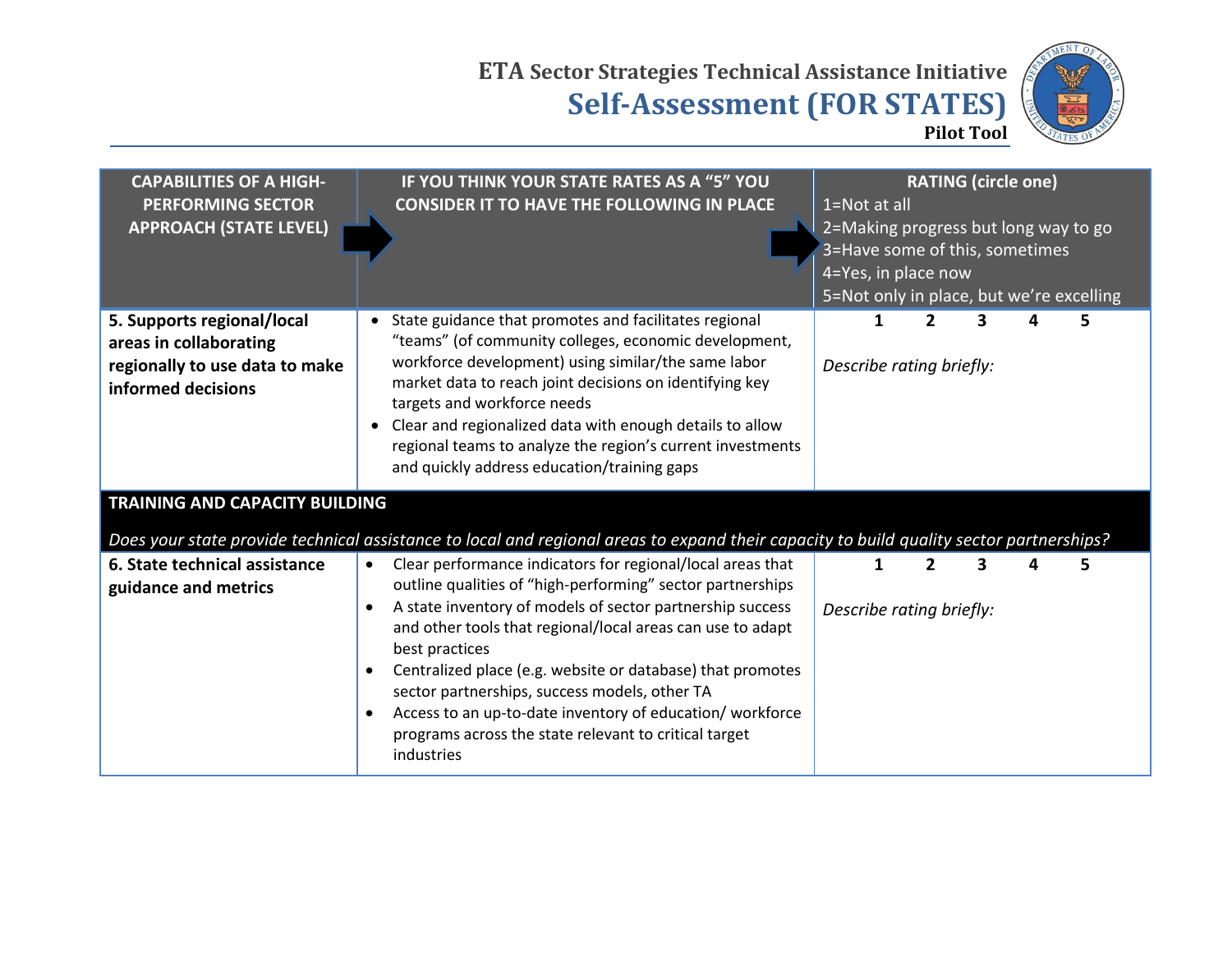

| <b>CAPABILITIES OF A HIGH-</b><br><b>PERFORMING SECTOR</b><br><b>APPROACH (STATE LEVEL)</b>                                          | IF YOU THINK YOUR STATE RATES AS A "5" YOU<br><b>CONSIDER IT TO HAVE THE FOLLOWING IN PLACE</b>                                                                                                                                                                                                                                                                                                                                                                                                                                                                                                                                       | 1=Not at all |              | <b>RATING (circle one)</b><br>4=Yes, in place now |   | 2=Making progress but long way to go<br>3=Have some of this, sometimes | 5=Not only in place, but we're excelling |  |
|--------------------------------------------------------------------------------------------------------------------------------------|---------------------------------------------------------------------------------------------------------------------------------------------------------------------------------------------------------------------------------------------------------------------------------------------------------------------------------------------------------------------------------------------------------------------------------------------------------------------------------------------------------------------------------------------------------------------------------------------------------------------------------------|--------------|--------------|---------------------------------------------------|---|------------------------------------------------------------------------|------------------------------------------|--|
| 7. Vehicles and/or forums to<br>bring together regional/local<br>partnership leaders                                                 | Regular opportunities (through statewide Sector<br>Academies, summits, or institutes) to convene<br>regional/local partnerships to provide sector-based<br>technical assistance and facilitate networking and sharing<br>across partnerships                                                                                                                                                                                                                                                                                                                                                                                          |              | 1            | $\overline{2}$<br>Describe rating briefly:        | 3 | Δ                                                                      | 5                                        |  |
| 8. Internal capacity to provide<br>local area technical assistance                                                                   | State staff with ability to work with regional/local<br>$\bullet$<br>partnerships to quickly identify opportunities and facilitate<br>solutions. Includes staff with deep knowledge of issues that<br>often arise during sector partnership work, including, but<br>not limited to:<br>customized training or certification programming<br>$\circ$<br>business outreach<br>$\Omega$<br>hiring services, retention programs<br>$\circ$<br>use of LMI<br>$\circ$<br>higher education credit-attainment initiatives<br>$\circ$<br>work-based learning models<br>$\circ$<br>career pathways<br>$\circ$<br>economic development<br>$\circ$ |              | $\mathbf{1}$ | $\overline{2}$<br>Describe rating briefly:        | 3 | 4                                                                      | 5                                        |  |
| <b>AWARENESS &amp; INDUSTRY OUTREACH</b>                                                                                             | Does your state effectively promote the value of sector partnerships and actively recruit industry champions to participate?                                                                                                                                                                                                                                                                                                                                                                                                                                                                                                          |              |              |                                                   |   |                                                                        |                                          |  |
| 9. Plays active role in "building<br>the buzz" about the value of<br>sector partnerships as a means<br>to continuously secure buy-in | Marketing material and website explaining existing sector<br>$\bullet$<br>partnerships and ways to get engaged<br>Press contacts to help get sector partnership success<br>stories out                                                                                                                                                                                                                                                                                                                                                                                                                                                |              | 1            | $\overline{2}$<br>Describe rating briefly:        | 3 | 4                                                                      | 5                                        |  |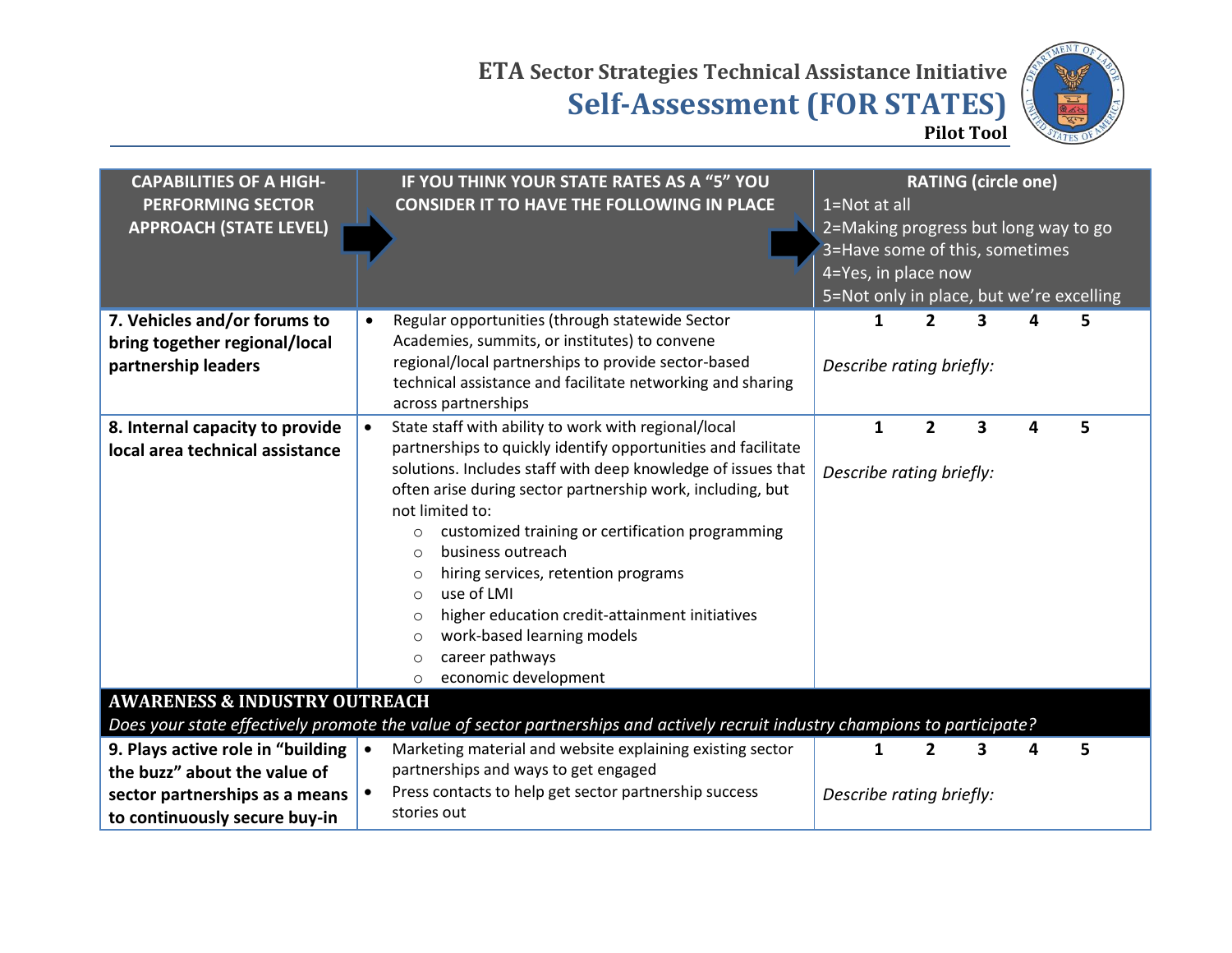

| <b>CAPABILITIES OF A HIGH-</b><br><b>PERFORMING SECTOR</b><br><b>APPROACH (STATE LEVEL)</b>                                                                                                             | IF YOU THINK YOUR STATE RATES AS A "5" YOU<br><b>CONSIDER IT TO HAVE THE FOLLOWING IN PLACE</b>                                                                                                                                                                                                                                                                                                                                                                                       | <b>RATING (circle one)</b><br>1=Not at all<br>2=Making progress but long way to go<br>3=Have some of this, sometimes<br>4=Yes, in place now<br>5=Not only in place, but we're excelling |
|---------------------------------------------------------------------------------------------------------------------------------------------------------------------------------------------------------|---------------------------------------------------------------------------------------------------------------------------------------------------------------------------------------------------------------------------------------------------------------------------------------------------------------------------------------------------------------------------------------------------------------------------------------------------------------------------------------|-----------------------------------------------------------------------------------------------------------------------------------------------------------------------------------------|
| 10. Partnerships with wide<br>array of industry associations<br>that support the training and<br>possible placement of workers<br>in targeted sectors<br><b>ADMINISTRATIVE &amp; LEGISLATIVE POLICY</b> | State staff with strong relationships with state economic<br>$\bullet$<br>development, state chamber of commerce, and other<br>industry associations. Ability to tap these relationships to<br>make key connections to employers of influence<br>Close relationships with smaller number of business<br>"champions" who, at a state level, can encourage wider<br>industry engagement<br>Specific vehicles for soliciting ongoing feedback from<br>industry partners at a state level | 2<br>3<br>1<br>5.<br>Describe rating briefly:                                                                                                                                           |
| partnerships?                                                                                                                                                                                           | Does your state have the necessary policies and funding mechanisms in place that help establish, sustain, and/or scale local sector                                                                                                                                                                                                                                                                                                                                                   |                                                                                                                                                                                         |
| 11. Administrative policy(ies)<br>in place that supports strong<br>regional/local sector<br>partnerships                                                                                                | Administrative policy across key state agencies that<br>$\bullet$<br>supports sector partnerships (e.g. sector partnership<br>concepts are explicitly built into agency's policy goals;<br>embedded as part of state workforce-related grant<br>opportunities)                                                                                                                                                                                                                        | $\overline{2}$<br>3<br>5<br>1<br>4<br>Describe rating briefly:                                                                                                                          |
| 12. Legislative policy(ies) in<br>place that support sector<br>partnerships                                                                                                                             | Policies that invest federal or state funding to support local<br>$\bullet$<br>sector partnerships<br>Policies that support sector partnerships through the<br>$\bullet$<br>provision of technical assistance or programmatic work<br>Close relationships with state legislative sources that might<br>lead to the creation of long-term policy adjustments<br>supporting sector initiatives                                                                                          | 2<br>3<br>5<br>1<br>4<br>Describe rating briefly:                                                                                                                                       |